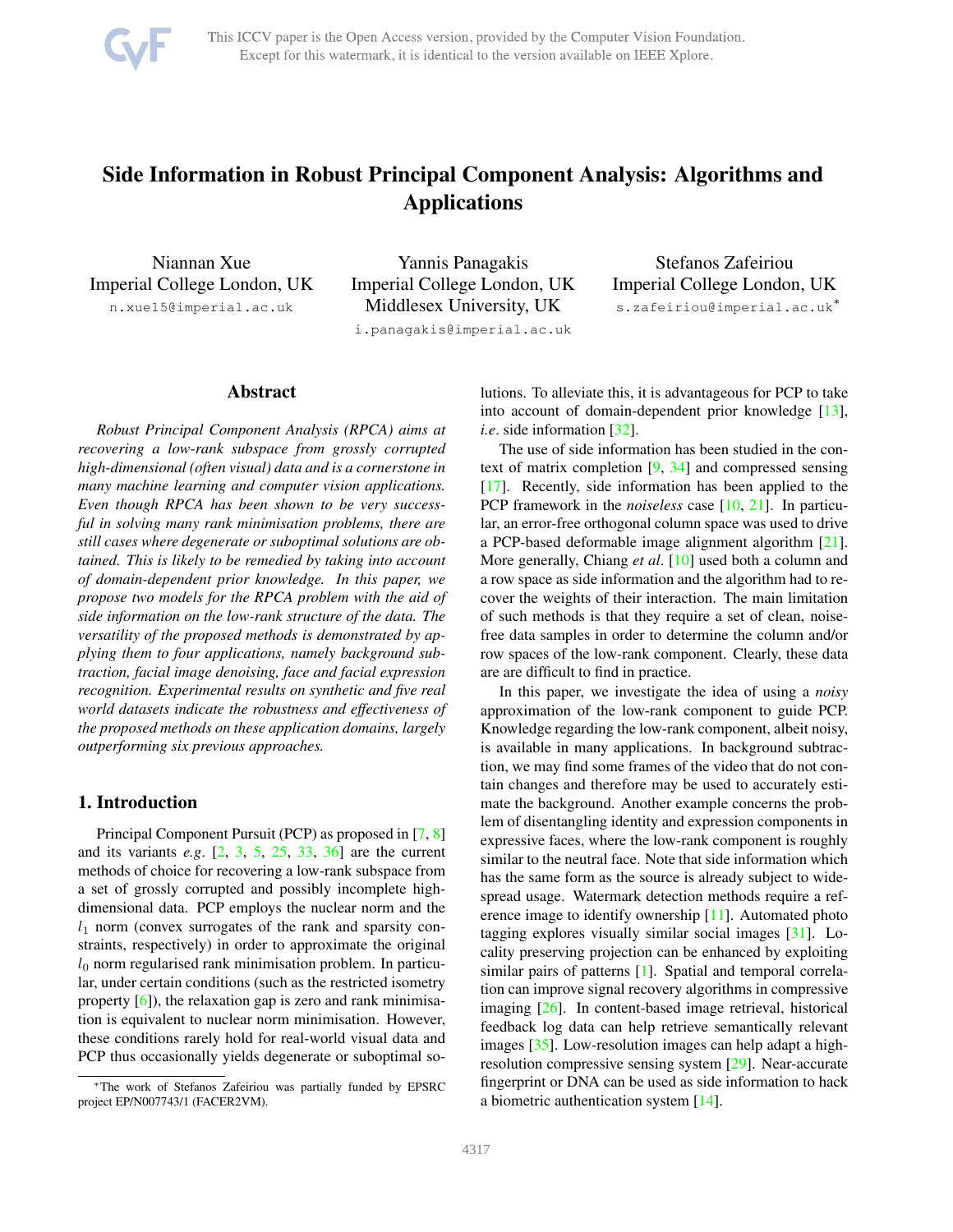<span id="page-1-1"></span>Our contributions are summarised as follows:

- A novel convex program is proposed to use side information, which is a noisy approximation of the lowrank component, within the PCP framework with a provably convergent solver.
- Furthermore, we extend our proposed PCP model using side information to exploit prior knowledge regarding the column and row spaces of the low-rank component in a more general algorithmic framework.
- We demonstrate the applicability and effectiveness of the proposed approaches in several applications, namely background subtraction, facial image denoising as well as face recognition and facial expression classification.
- We also show that our proposed methods can mitigate the transductive constraint of RPCA. With side information, training can be performed on fewer samples and hence reducing the computational cost.

*Notations* Lowercase letters denote scalars and uppercase letters denote matrices, unless otherwise stated. For norms of matrix A,  $\|\mathbf{A}\|_F$  is the Frobenius norm;  $\|\mathbf{A}\|_*$  is the nuclear norm; and  $\|\mathbf{A}\|_{\infty}$  is the maximum absolute value among all matrix entries. Moreover,  $\langle A, B \rangle$  represents tr( $A<sup>T</sup>B$ ) for real matrices A, B. Additionally,  $\sigma_i$  is the *i*th largest singular value of a matrix and  $\sigma_{i\%}$  is the singular value at the *j*th percentile.

## 2. Related work

The problem of incorporating side information in estimating low-rank components can be stated as follows. Suppose that there is a matrix  $L_0 \in \mathbb{R}^{n_1 \times n_2}$  with rank  $r \ll$  $\min(n_1, n_2)$  and a sparse matrix  $\mathbf{S}_0 \in \mathbb{R}^{n_1 \times n_2}$  with entries of arbitrary magnitude. If we are provided with the data matrix

$$
\mathbf{M} = \mathbf{L}_0 + \mathbf{S}_0,\tag{1}
$$

and additional side information, how can we recover the low-rank component  $L_0$  and the sparse noise  $S_0$  accurately by taking advantage of the side information?

One the first methods for incorporating side information was proposed in the context of deformable face alignment [\[21\]](#page-8-15). The RAPS algorithm assumes that we have available an orthogonal column space  $\mathbf{X} \in \mathbb{R}^{n_1 \times d_1}$ , where  $d_1 \leq n_1$ , and

$$
\begin{array}{ll}\n\text{minimise} & \|\mathbf{G}\|_{*} + \lambda \|\mathbf{S}\|_{1} \\
\mathbf{G}, \mathbf{S} & \text{subject to} \quad \mathbf{XG} + \mathbf{S} = \mathbf{M}.\n\end{array} \tag{2}
$$

A generalisation of the above was proposed as Principal Component Pursuit with Features (PCPF) in [\[10\]](#page-8-14) where further row spaces  $\mathbf{Y} \in \mathbb{R}^{n_2 \times d_2}$  were assumed to be available with  $d_2 \leq n_2$ , and

$$
\begin{aligned}\n\text{minimize} & \quad \|\mathbf{H}\|_{*} + \lambda \|\mathbf{S}\|_{1} \\
\text{subject to} & \quad \mathbf{X}\mathbf{H}\mathbf{Y}^{T} + \mathbf{S} = \mathbf{M}.\n\end{aligned} \tag{3}
$$

Shahid *et al*. [\[23,](#page-8-23) [24\]](#page-8-24) incorporate structural knowledge into RPCA by adding spectral graph regularisation. Given the graph Laplacian  $\Phi$  of each data similarity graph, Robust PCA on Graphs (RPCAG) and Fast Robust PCA on Graphs (FRPCAG) add an additional tr $(\mathbf{L}\mathbf{\Phi}\mathbf{L}^T)$  term to the PCP objective for the low-rank component L. The main drawback of the above mentioned models is that the side information needs to be accurate and noiseless, which is not trivial in practical scenarios.

# 3. Robust Principal Component Analysis Using Side Information

In this section, the proposed RPCA models with side information are introduced. In particular, we propose to incorporate the side information into PCP by using the trace distance of the difference between the low-rank component and the noisy estimate, which is reasonable if their difference is of low rank. However, we show empirically (Section [4\)](#page-3-0) that it also works if the difference is full-rank. This may be attributed to the fact that the trace distance is a natural distance metric between two dissimilar distributions from Kolmogorov−Smirnov statistics [\[18\]](#page-8-25). Besides that, this is a generalisation of the compressed sensing with side information where the  $l_1$  norm has been used in order to measure the distance of the target signal with prior information [\[17\]](#page-8-13).

#### 3.1. The PCPS model

Assuming that a noisy estimate of the low-rank component of the data  $\mathbf{W} \in \mathbb{R}^{n_1 \times n_2}$  is available, we propose the following model of PCP using side information (PCPS):

$$
\begin{aligned}\n\text{minimize} & \quad \|\mathbf{L}\|_{*} + \kappa \|\mathbf{L} - \mathbf{W}\|_{*} + \lambda \|\mathbf{S}\|_{1} \\
\text{subject to} & \quad \mathbf{L} + \mathbf{S} = \mathbf{M},\n\end{aligned} \tag{4}
$$

where  $\kappa > 0, \lambda > 0$  are parameters that weigh the effects of side information and noise sparsity.

The proposed PCPS can be revamped to generalise the previous attempt of PCPF by the following objective of PCPS with features (PCPSF):

<span id="page-1-0"></span>
$$
\begin{aligned}\n\text{minimize} & \quad \|\mathbf{H}\|_{*} + \kappa \|\mathbf{H} - \mathbf{D}\|_{*} + \lambda \|\mathbf{S}\|_{1} \\
\text{subject to} & \quad \mathbf{X}\mathbf{H}\mathbf{Y}^{T} + \mathbf{S} = \mathbf{M}, \quad \mathbf{X}\mathbf{W}\mathbf{Y}^{T} = \mathbf{D},\n\end{aligned} \tag{5}
$$

where  $\mathbf{H} \in \mathbb{R}^{d_1 \times d_2}, \mathbf{D} \in \mathbb{R}^{d_1 \times d_2}$  are bilinear mappings for the recovered low-rank matrix L and side information W respectively. If  $W = L + C$ , then  $D = X<sup>T</sup>(L +$  $C$ **Y** =  $L + X<sup>T</sup> CY$ . That is, we have reduced the noise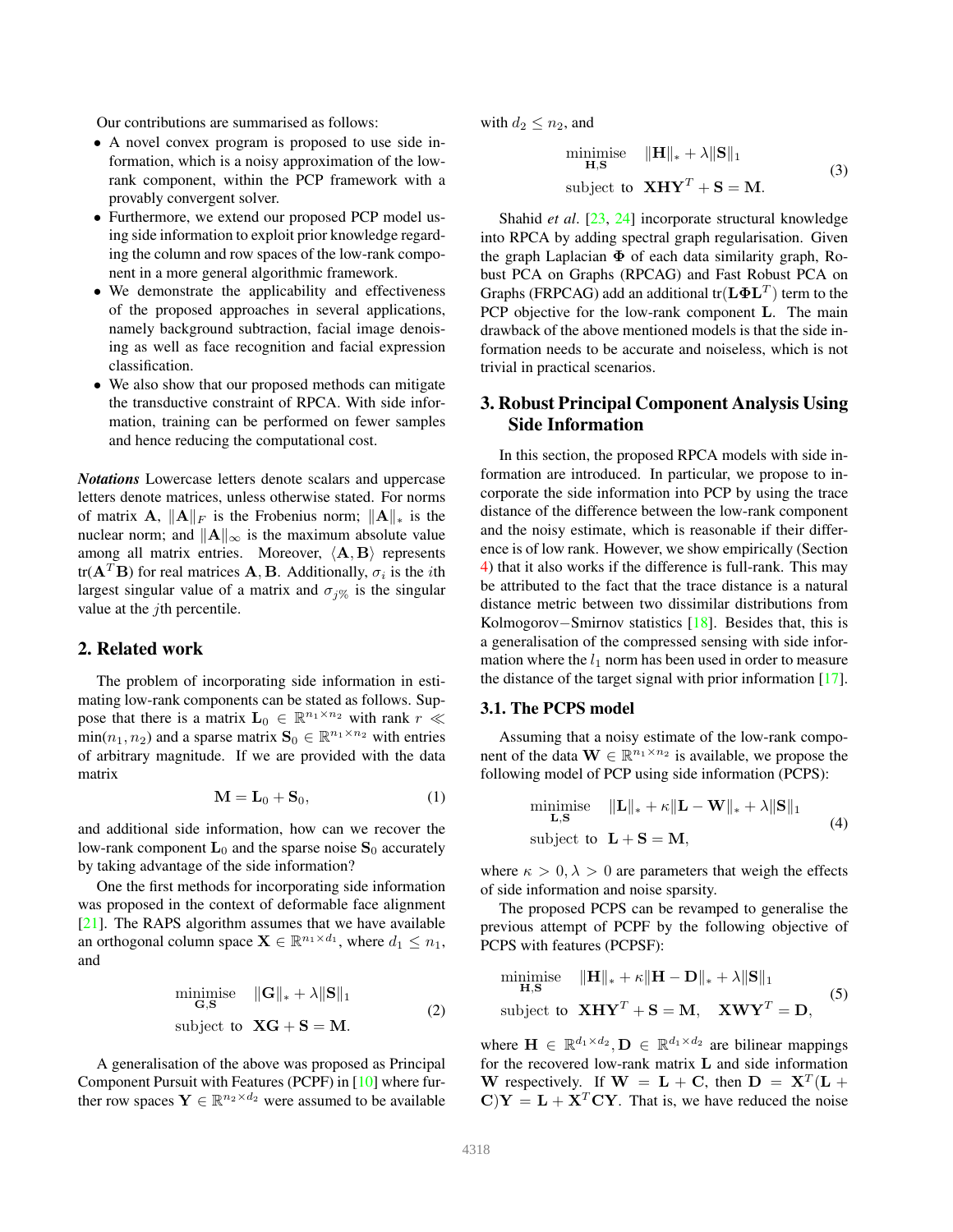<span id="page-2-3"></span>onto a smaller region  $\mathbb{R}^{d \times d}$  rather than  $\mathbb{R}^{n \times n}$  which has made the problem easier to solve. Note that the low-rank matrix L is recovered from the optimal solution  $(\mathbf{H}^*, \mathbf{S}^*)$ to objective [\(5\)](#page-1-0) via  $\mathbf{L} = \mathbf{X} \mathbf{H}^* \mathbf{Y}^T$ . If side information W is not available, PCPSF reduces to PCPF by setting  $\kappa$  to zero. If the features  $X, Y$  are not present either, PCP can be restored by fixing both of them at identity. However, when only the side information  $W$  is accessible, objective [\(5\)](#page-1-0) is transformed back into PCPS.

#### 3.2. The algorithm

If we substitute  $E$  for  $H - D$  and orthogonalise X and  $Y$ , the optimisation problem  $(5)$  is identical to the following convex but non-smooth problem:

<span id="page-2-0"></span>minimise 
$$
\|\mathbf{H}\|_{*} + \kappa \|\mathbf{E}\|_{*} + \lambda \|\mathbf{S}\|_{1}
$$
  
\nsubject to  $\mathbf{XHY}^{T} + \mathbf{S} = \mathbf{M}, \quad \mathbf{E} - \mathbf{H} = -\mathbf{X}^{T}\mathbf{WY},$ 

which is amenable to the multi-block alternating direction method of multipliers (ADMM).

The corresponding augmented Lagrangian of [\(6\)](#page-2-0) is:

<span id="page-2-1"></span>
$$
l(\mathbf{H}, \mathbf{E}, \mathbf{S}, \mathbf{Z}, \mathbf{N}) = \|\mathbf{H}\|_{*} + \kappa \|\mathbf{E}\|_{*} + \lambda \|\mathbf{S}\|_{1}
$$
  
+  $\langle \mathbf{Z}, \mathbf{M} - \mathbf{S} - \mathbf{X} \mathbf{H} \mathbf{Y}^{T} \rangle + \frac{\mu}{2} \|\mathbf{M} - \mathbf{S} - \mathbf{X} \mathbf{H} \mathbf{Y}^{T} \|_{F}^{2}$   
+  $\langle \mathbf{N}, \mathbf{H} - \mathbf{E} - \mathbf{X}^{T} \mathbf{W} \mathbf{Y} \rangle + \frac{\mu}{2} \|\mathbf{H} - \mathbf{E} - \mathbf{X}^{T} \mathbf{W} \mathbf{Y} \|_{F}^{2},$ 

where  $\mathbf{Z} \in \mathbb{R}^{n_1 \times n_2}$  and  $\mathbf{N} \in \mathbb{R}^{d_1 \times d_2}$  are Lagrange multipliers and  $\mu$  is the learning rate.

The ADMM operates by carrying out repeated cycles of updates till convergence. During each cycle, H, E, S are updated serially by minimising [\(7\)](#page-2-1) with other variables fixed. Afterwards, Lagrange multipliers Z, N are updated at the end of each iteration. Direct solutions to the single variable minimisation subproblems rely on the shrinkage and the singular value thresholding operators [\[7\]](#page-8-0). Let  $S_{\tau}(a) \equiv \text{sgn}(a) \max(|a| - \tau, 0)$  serve as the shrinkage operator, which naturally extends to matrices,  $S_{\tau}({\bf A})$ , by applying it to matrix **A** element-wise. Similarly, let  $\mathcal{D}_{\tau}(\mathbf{A}) \equiv$  $\mathbf{U}\mathcal{S}_{\tau}(\Sigma)\mathbf{V}^T$  be the singular value thresholding operator on real matrix **A**, with  $\mathbf{A} = \mathbf{U} \Sigma \mathbf{V}^T$  being the singular value decomposition (SVD) of A.

Minimising  $(7)$  w.r.t. H at fixed  $E$ ,  $S$ ,  $Z$ ,  $N$  is equivalent to the following:

$$
\arg\min_{\mathbf{H}} \|\mathbf{H}\|_{*} + \mu \|\mathbf{P} - \mathbf{X}\mathbf{H}\mathbf{Y}^{T}\|_{F}^{2},\tag{8}
$$

where  $\mathbf{P} = \frac{1}{2}(\mathbf{M} - \mathbf{S} + \mathbf{W} + \frac{1}{\mu})$  $\frac{1}{\mu} \mathbf{Z} + \mathbf{X}(\mathbf{E} - \frac{1}{\mu})$  $\frac{1}{\mu} \mathbf{N} ) \mathbf{Y}^T )$ . Its solution is shown to be  $\mathbf{X}^T \mathcal{D}_{\frac{1}{2\mu}}(\mathbf{P}) Y$ . Furthermore, for **E**,

$$
\arg\min_{\mathbf{E}} l = \arg\min_{\mathbf{E}} \kappa \|\mathbf{E}\|_{*} + \frac{\mu}{2} \|\mathbf{Q} - \mathbf{E}\|_{F}^{2}, \quad (9)
$$

<span id="page-2-2"></span>Algorithm 1 ADMM solver for PCPSF

Input: Observation M, side information W, features **X**, **Y**, parameters  $\kappa, \lambda > 0$ , scaling ratio  $\alpha > 1$ .

- 1: **Initialize:**  $Z = 0$ ,  $N = E = H = 0$ ,  $\mu = \frac{1}{\|M\|_2}$ .
- 2: while not converged do 3:  $\mathbf{S} = \mathcal{S}_{\lambda \mu^{-1}} (\mathbf{M} - \mathbf{X} \mathbf{H} \mathbf{Y}^T + \frac{1}{\mu})$  $\frac{1}{\mu} \mathbf{Z})$ 4:  $\mathbf{H} = \mathbf{X}^T \mathcal{D}_{\frac{1}{2\mu}}(\frac{1}{2}(\mathbf{M} - \mathbf{S} + \mathbf{W} + \frac{1}{\mu}))$  $\frac{1}{\mu} \mathbf{Z} + \mathbf{X}(\mathbf{E} -$ 1  $\frac{1}{\mu} \mathbf{N} ) \mathbf{Y}^T )) \mathbf{Y}$ 5:  $\mathbf{\dot{E}} = \mathcal{D}_{\kappa \mu^{-1}} (\mathbf{H} - \mathbf{X}^T \mathbf{W} \mathbf{Y} + \frac{1}{\mu})$  $\frac{1}{\mu} \mathbf{N})$ 6:  $\mathbf{Z} = \mathbf{Z} + \mu(\mathbf{M} - \mathbf{S} - \mathbf{X}\mathbf{H}\mathbf{Y}^T)$ 7:  $\mathbf{N} = \mathbf{N} + \mu(\mathbf{H} - \mathbf{E} - \mathbf{X}^T \mathbf{W} \mathbf{Y})$ 8:  $\mu = \mu \times \alpha$ 9: end while Return:  $L = XHY^T, S$

where  $\mathbf{Q} = \mathbf{H} - \mathbf{X}^T \mathbf{W} \mathbf{Y} + \frac{1}{\mu}$  $\frac{1}{\mu}N$ , whose update rule is  ${\mathcal D}_{\frac{\kappa}{\mu}}({\mathbf Q}),$  and for  ${\mathbf S},$ 

$$
\arg\min_{\mathbf{S}} l = \arg\min_{\mathbf{S}} \lambda \|\mathbf{S}\|_1 + \frac{\mu}{2} \|\mathbf{R} - \mathbf{S}\|_F^2, \qquad (10)
$$

where  $\mathbf{R} = \mathbf{M} - \mathbf{X} \mathbf{H} \mathbf{Y}^T + \frac{1}{H}$  $\frac{1}{\mu} \mathbf{Z}$  with a closed-form solution  $S_{\lambda\mu^{-1}}(\mathbf{R})$ . Finally, Lagrange multipliers are updated as usual:

$$
\mathbf{Z} = \mathbf{Z} + \mu(\mathbf{M} - \mathbf{S} - \mathbf{X}\mathbf{H}\mathbf{Y}^T),
$$
 (11)

$$
\mathbf{N} = \mathbf{N} + \mu(\mathbf{H} - \mathbf{E} - \mathbf{X}^T \mathbf{W} \mathbf{Y}).
$$
 (12)

The overall algorithm is summarised in Algorithm [1.](#page-2-2)

#### 3.3. Complexity and convergence

Orthogonalisation of the features  $X, Y$  via the Gram-Schmidt process has an operation count of  $O(n_1d_1^2)$  and  $O(n_2d_2^2)$  respectively. The H update in Step 4 is the most costly step of each iteration in Algorithm [1.](#page-2-2) Specifically, the SVD required in the singular value thresholding action dominates with  $O(\min(n_1 n_2^2, n_1^2 n_2))$  complexity.

It has been recently established that for a 3-block separable convex minimisation problem, the direct extension of the ADMM achieves global convergence with linear convergence rate if one block in the objective is sub-strongly monotonic [\[27\]](#page-8-26). In our case, it can be shown that  $||S||_1$ processes such sub-strong monotonicity. We have also used the fast continuation technique to increase  $\mu$  incrementally for accelerated superlinear performance. The cold start initialisation strategies for variables H, E and Lagrange multipliers  $Z$ , N are described in  $[4]$ . Besides, we have scheduled S to be updated first. As for stopping criteria, we have employed the Karush-Kuhn-Tucker (KKT) feasibility conditions. Namely, within a maximum number of 1000 iterations, when the maximum of  $\|\mathbf{M} - \mathbf{S}_k\|$  $\mathbf{X} \mathbf{H}_k \mathbf{Y}^T \|_F / \| \mathbf{M} \|_F$  and  $\| \mathbf{H}_k - \mathbf{E}_k - \mathbf{X}^T \mathbf{W} \mathbf{Y} \|_F / \| \mathbf{M} \|_F$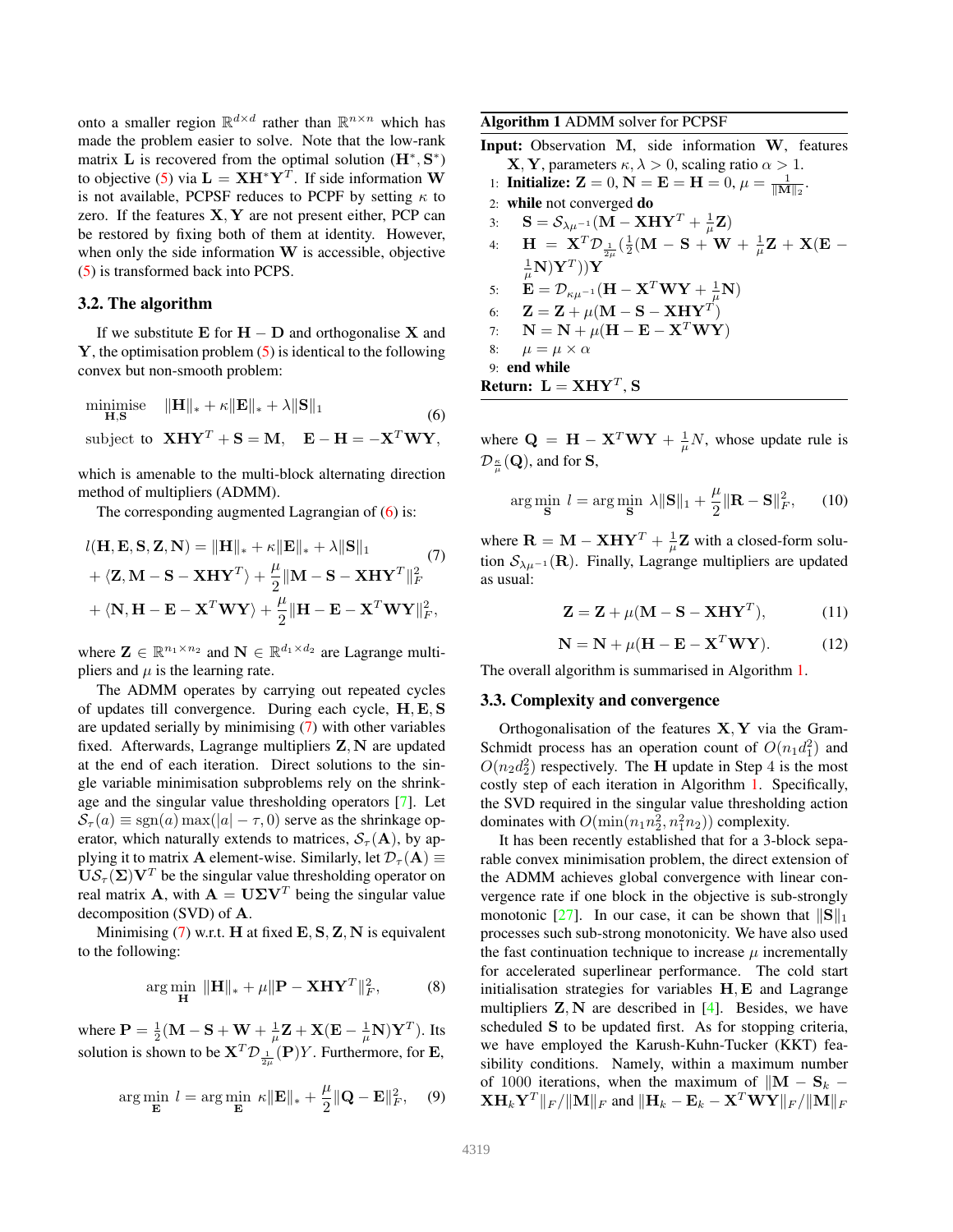<span id="page-3-1"></span>dwindles from a pre-defined threshold  $\epsilon$ , the algorithm is terminated, where  $k$  signifies values at the  $k<sup>th</sup>$  iteration.

## <span id="page-3-0"></span>4. Experimental results

In this section, we illustrate the enhancement made by side information through both numerical simulations and real-world applications. First, we compare the recoverability of our proposed algorithms with state-of-the-art methods for incorporating features or dictionaries, *i.e*. PCPF [\[10\]](#page-8-14) and RAPS [\[21\]](#page-8-15) on synthetic data as well as the baseline PCP [\[7\]](#page-8-0) when there are no features available. Second, we show how powerful side information can be for the task of object segmentation in video pre-processing. Third, we demonstrate that side information is instructive in the lowdimensionality face modeling from images of different illuminations. Last, we reveal that the more accurately reconstructed expressions in the light of side information lead to better emotion classification.

For RAPS, clean subspace  $X$  is used instead of the observation M itself as the dictionary in LRR  $[15]$ . PCP is solved via the inexact ALM and the heuristics for predicting the dimension of principal singular space is not adopted here due to its lack of validity on uncharted real data. We also include Partial Sum of Singular Values (PSSV) [\[19\]](#page-8-29) in our comparison for its stated advantage in view of the limited number of expression observations available.

#### 4.1. Parameter calibration

The process of tuning the algorithmic parameters for various models is described in the supplementary material. Although theoretical determination of  $\kappa$  and  $\lambda$  is beyond the scope of this paper, we nevertheless provide empirical guidance based on extensive experiments.  $\lambda$  =  $1/\sqrt{\max(n_1, n_2)}$  for a general matrix of dimension  $n_1 \times n_2$ from PCP works well for both of our proposed models.  $\kappa$ depends on the quality of the side information. When the side information is accurate, a large  $\kappa$  should be selected to capitalise upon the side information as much as possible, whereas when the side information is improper, a small  $\kappa$ should be picked to sidestep the dissonance caused by the side information. Here, we have discovered that a  $\kappa$  value of 0.2 works best with synthetic data and a value of 0.5 is suited for public video sequences. It is worth emphasising again that prior knowledge of the structural information about the data yields more appropriate values for  $\kappa$  and  $\lambda$ .

#### 4.2. Phase transition on synthetic datasets

We now focus on the recoverability problem, *i.e*. recovering matrices of varying ranks from errors of varying sparsity. True low-rank matrices are created via  $L_0 = JK^T$ , where  $200 \times r$  matrices **J**, **K** have independent elements drawn randomly from a Gaussian distribution of mean 0

and variance  $5 \cdot 10^{-3}$  so r is the rank of  $\mathbf{L}_0$ . Next, we generate  $200 \times 200$  error matrices  $S_0$ , which possess  $\rho_s \cdot 200^2$ non-zero elements located randomly within the matrix. We consider two types of entries for  $S_0$ : Bernoulli  $\pm 1$  and  $\mathcal{P}_{\Omega}(\text{sgn}(\mathbf{L}_{0}))$ , where  $\mathcal{P}$  is the projection operator and  $\Omega$  is the support set of  $S_0$ .  $M = L_0 + S_0$  thus becomes the simulated observation. For each  $(r, \rho_s)$  pair, three observations are constructed. The recovery is successful if for all these three problems,

$$
\frac{\|\mathbf{L} - \mathbf{L}_0\|_F}{\|\mathbf{L}_0\|_F} < 10^{-3} \tag{13}
$$

from the recovered L. In addition, let  $L_0 = U\Sigma V^T$  be the SVD of  $L_0$ . Feature X is formed by randomly interweaving column vectors of  $U$  with  $d$  arbitrary orthonormal bases for the null space of  $U<sup>T</sup>$ , while permuting the expanded columns of  $V$  with  $d$  random orthonormal bases for the kernel of  $V^T$  forms feature Y. Hence, the feasibility conditions are fulfilled:  $\mathbb{C}(\mathbf{X}) \supseteq \mathbb{C}(\mathbf{L}_0)$ ,  $\mathbb{C}(\mathbf{Y}) \supseteq \mathbb{C}(\mathbf{L}_0^T)$ , where  $\mathbb C$  is the column space operator.

Entry-wise corruptions. For these trials, we construct the side information by directly adding small Gaussian noise to each element of  $\mathbf{L}_0: l_{ij} \to l_{ij} + \mathcal{N}(0, 2.5r \cdot 10^{-9}),$  $i, j = 1, 2, \dots, 200$ . As a result, the standard deviation of the error in each element is  $1\%$  of that among the elements themselves. On average, the Frobenius percent error,  $\|\mathbf{W} - \mathbf{L}_0\|_F / \|\mathbf{L}_0\|_F$ , is 1%. Such side information is genuine in regard to the fact that classical PCA with accurate rank is not able to eliminate the noise  $[22]$ . For  $d = 10$ , Figures [1\(](#page-4-0)a.I) and [1\(](#page-4-0)a.II) plot results from PCPF, RAPS and PCPSF. On the other hand, the situation with no available features is investigated in Figures  $1(a.\text{III})$  $1(a.\text{III})$  and  $1(a.\text{IV})$  for PCP and PCPS. The frontier of PCPF has been advanced by PCPSF everywhere for both sign types. Especially at low ranks, errors with much higher density can be removed. Without features, PCPS surpasses PCP by and large with significant expansion at small sparsity for both cases.

**Deficient ranks.** Now we first make a new matrix  $\Sigma'$ by retaining only the singular values from  $\sigma_1$  to  $\sigma_{90\%}$  in  $\Sigma$ . Then, side information is constructed according to  $W =$  $U\Sigma'V^T$ , aka hard thresholding. As rank increases, Frobenius percent error of W decreases from 23.3% to 5.8% sublinearly. Figures [1\(](#page-4-0)b.I) and [1\(](#page-4-0)b.II) show results from PCPF, RAPS and PCPSF where  $d$  is again kept at 10. The corresponding cases with no features are presented in Figures [1\(](#page-4-0)b.III) and [1\(](#page-4-0)b.IV) for PCP and PCPS. Notwithstanding the most spurious side information, PCPSF and PCPS have reclaimed the largest region unattainable by PCPF and PCP respectively for the two signs.

Distorted singular values. Here, we produce the matrix  $\Sigma'$  by adding Gaussian noise to singular values in  $\Sigma$ :  $\sigma_i \to \sigma_i + 0.01 \cdot \mathcal{N}(0, \sigma_i^2)$  for all *i*. Next, side information is formed by  $\mathbf{W} = \mathbf{U}\mathbf{\Sigma}'\mathbf{V}^T$ . The mean Frobenius percent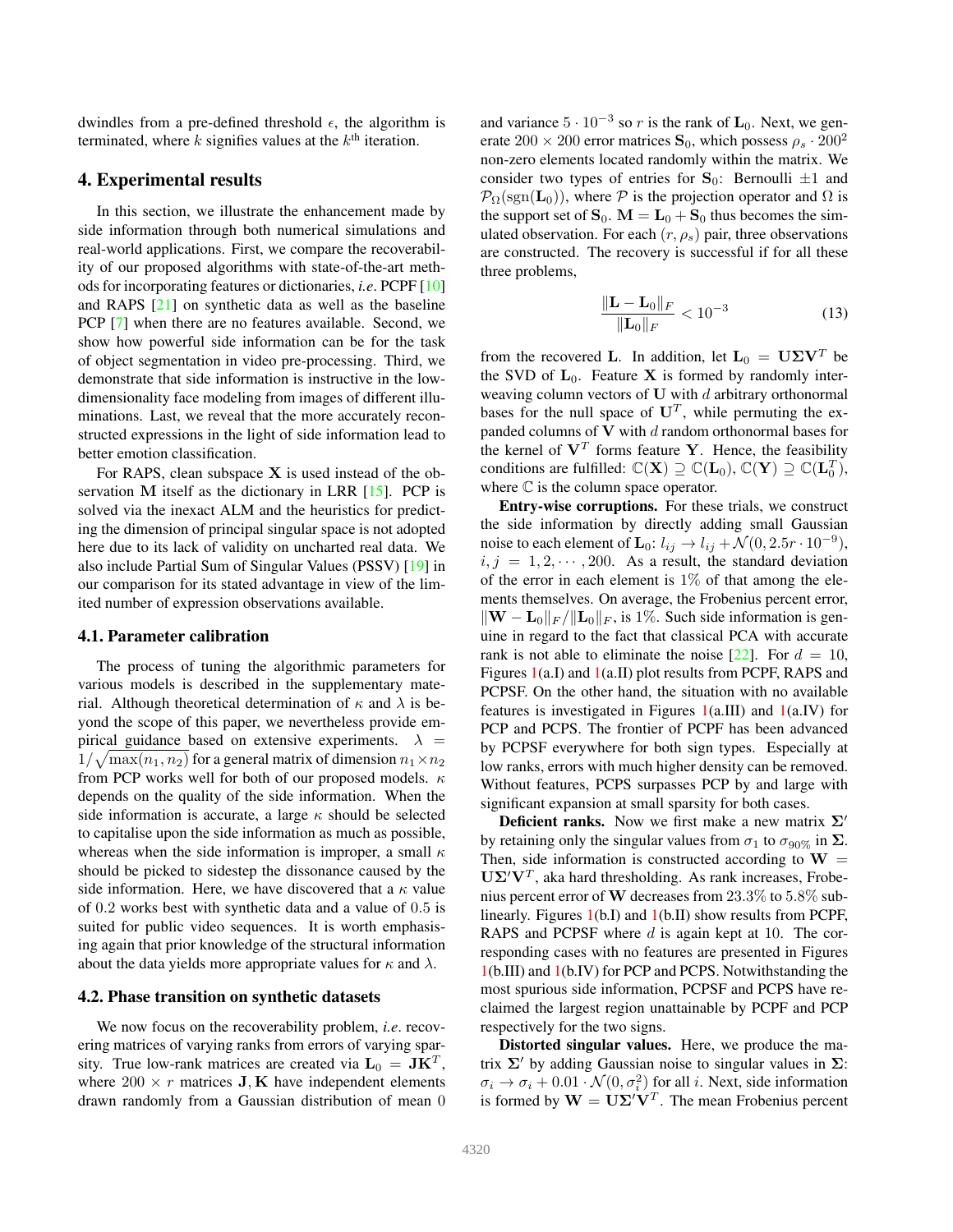<span id="page-4-0"></span>

Figure 1: Domains of recovery by various algorithms: (I,III) for random signs and (II,IV) for coherent signs. (a) for entry-wise corruptions, (b) for deficient ranks and (c) for distorted singular values.

error in W is  $1\%$ . With d relaxed to 50, recoverability diagrams for PCPF, RAPS, PCPSF and PCP, PCPS are drawn in Figures (c.I), (c.II) and (c.III), (c.IV). We observe substantial growth of recoverability for PCPS over PCP across the full range of ranks. And with features, there is still omniscient gain in recoverablity for PCPSF against PCPF, which is marked at low ranks.

We remark that in unrecoverable areas, PCPS and PCPSF still obtain much smaller values of  $\Vert L - L_0 \Vert_F$ . In view of the marginal improvement of RAPS contrasted with PCPF and PCPSF, we will not consider it any longer. Results from RPCAG and PSSV are worse than PCP (see the supplementary material). FRPCAG fails to recover anything at all.

#### 4.3. Face denoising under variable illumination

It has been previously proved that a convex Lambertian surface under distant and isotropic lighting has an underlying model that spans a 9-D linear subspace. Albeit faces can be described as Lambertian, it is only approximate and harmonic planes are not real images due to negative pixels. In addition, theoretical lighting conditions cannot be realised and there are unavoidable occlusion and albedo variations. It is thus more natural to decompose facial image formation as a low-rank component for face description and a sparse component for defects. What is more, we suggest that further boost to the performance of facial characterisation can be gained by leveraging an image which faithfully represents the subject.

We consider images of a fixed pose under different illuminations from the extended Yale B database for testing. Ten subjects were randomly chosen and all 64 images were studied for each person. For single-person experiments,  $32556\times64$  observation matrices were formed by vectorising each  $168 \times 192$  image and the side information was chosen to be the average of all images, tiled to the same size as the observation matrix for each subject. For the multiperson experiment, both single-person observation and side informa-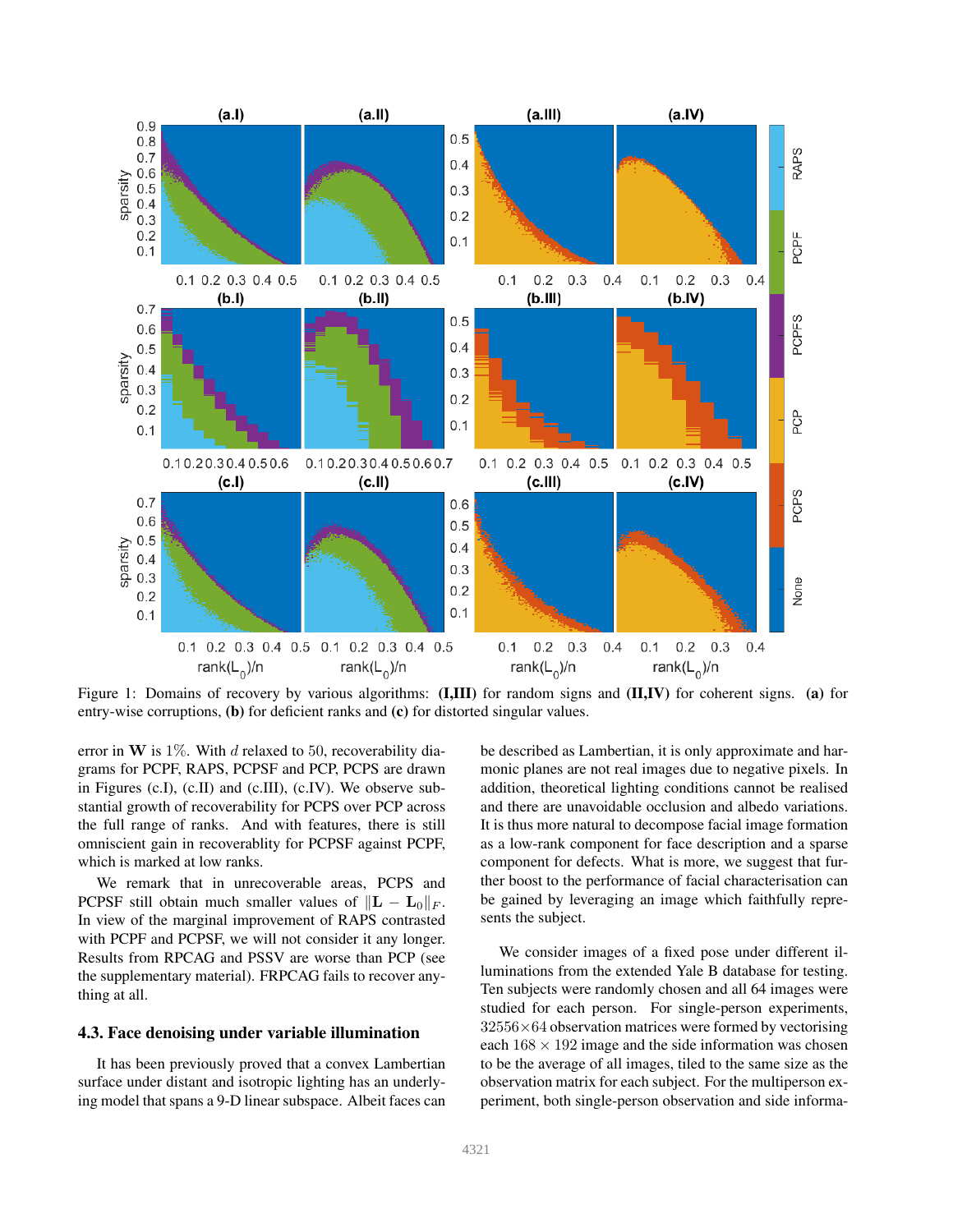<span id="page-5-2"></span><span id="page-5-0"></span>

Figure 2: Comparison of face denoising ability: In row I,  $(a, e)$  sample frames from subjects 2 and 33;  $(b, f)$  single-person PCP;  $(c, g)$  single-person PCPF;  $(h, i)$  multi-person PCP and PCPF;  $(d)$  average of other subjects. In row II,  $(a, e)$  average of a single subject;  $(b, f)$  single-person PCPS;  $(c, g)$  single-person PCPSF;  $(h, i)$  multi-person PCPS and PCPSF;  $(d)$  PCPS using the side information above.

tion matrices were concatenated into  $32556 \times 640$  matrices respectively.

For PCPF and PCPSF to run, we learn the feature dictionary following an approach by Vishal *et al*. [\[20\]](#page-8-31). In a nutshell, the feature learning process can be treated as a sparse encoding problem. More specifically, we simultaneously seek a dictionary  $\mathbf{D} \in \mathbb{R}^{n_1 \times c}$  and a sparse representation  $\mathbf{B} \in \mathbb{R}^{c \times n_2}$  such that:

$$
\begin{array}{ll}\n\text{minimise} & \|\mathbf{M} - \mathbf{DB}\|_F^2 \\
\text{D,B} & \text{subject to} \quad \gamma_i \le t \text{ for } i = 1 \dots n_2,\n\end{array} \tag{14}
$$

where c is the number of atoms,  $\gamma_i$ 's count the number of non-zero elements in each sparsity code and  $t$  is the sparsity constraint factor. This can be solved by the K-SVD algorithm. Here, feature  $X$  is the dictionary  $D$ , feature  $Y$ corresponds to a similar solution using the transpose of the observation matrix as input and the sparse codes are irrel-

<span id="page-5-1"></span>

i Figure 3: Log-scale singular values of the denoised matrices: (a) subject 2; (b) subject 33; (c) all subjects.

evant. For implementation details, we set  $c$  to 40,  $t$  to 40 and used 10 iterations. Because K-SVD could not converge in reasonable time for the multiperson experiment, we resorted to classical PCA applied to the observation matrix to obtain features X, Y of dimension 400.

As a visual illustration, two challenging cases are exhibited in Figure [2](#page-5-0) (PSSV, RPCAG, FRPCAG do not improve upon PCP and are shown in the supplementary material). For subject 2, it is clearly evident that PCPS and PCPSF outperform the best existing methods through the complete elimination of acquisition faults. More surprisingly, PCPSF even manages to restore the flash in the pupils that is not present in the side information. For subject 33, PCPS indubitably reconstructs a more vivid left eye than that from PCP which is only discernible. With that said, PCPSF still prevails by uncovering more shadows, especially around the medial canthus of the left eye, and revealing a more distinct crease in the upper eyelid as well a more translucent iris. We also notice that results from the single-person experiment outdo their counterparts from the multiperson experiment. Thence, we will focus on a single subject alone.

To quantitatively verify the improvement made by our proposed approaches, we examine the structural information contained within the deionised eigenfaces. Singular values of the recovered low-rank matrices from all algorithms are plotted in Figure [3.](#page-5-1) Singular values decease most sharply for PCPSF followed by PCPS. By the theoretical limit, they are orders of magnitude smaller than those values from other methods. This validates our proposed approaches.

We further unmask the strength of PCPS by considering the stringent side information made of the average of other subjects. Surprisingly, PCPS still manages to remove the noise recovering an authentic image (see Figure [2](#page-5-0) (d)).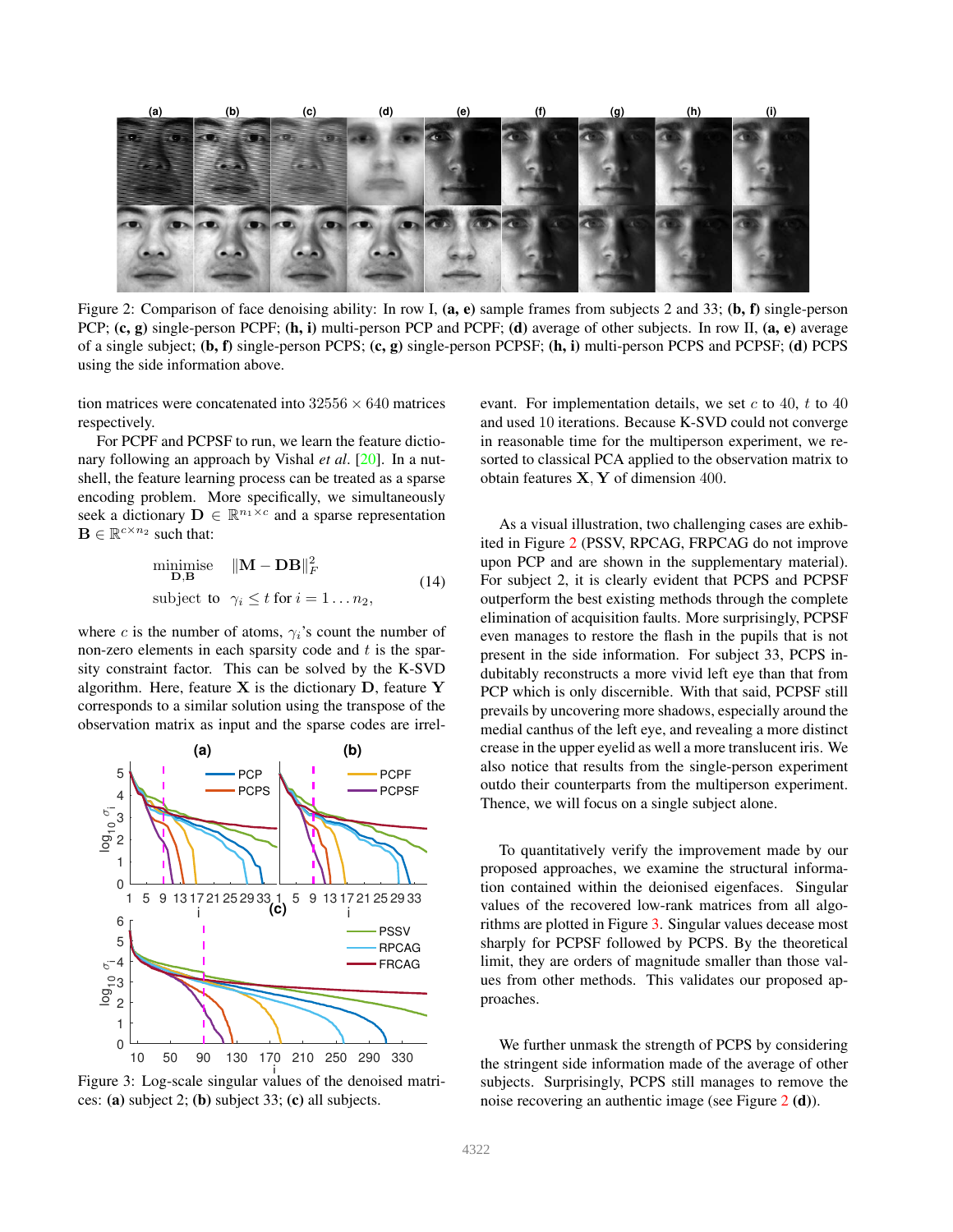<span id="page-6-2"></span><span id="page-6-1"></span>

Figure 4: Background subtraction results for two sample frames, PETS in row I and Airport in row II: (a) original images; (b) ground truth;  $(c,d)$  PCP;  $(e,f)$  PCPS;  $(g,h)$  PSSV;  $(i,j)$  RPCAG;  $(k,l)$  FRPCAG;  $(m,n)$  PCP (60 frames);  $(o,p)$  PCPS (60 frames).

## 4.4. Background subtraction from surveillance video

In automated video analytics, object detection is instrumental in object tracking, activity recognition and behaviour understanding. Practical applications include surveillance, traffic control, robotic operation, etc., where foreground objects can be people, vehicles, products and so forth. Background subtraction segments moving objects by calculating the pixel-wise difference between each video frame and the background. For a static camera, the background is almost static, while the foreground objects are mostly moving. Consequently, a decomposition into a lowrank component for the background and a sparse component for foreground objects is a valid model for such dynamics. Indeed, if the only change in the background is illumination, then the matrix representation of vectorised backgrounds has a rank of 1. It has been demonstrated that PCP is quite effective for such a low-rank matrix analysis problem [\[7\]](#page-8-0). Nevertheless, through the application of our proposed algorithm to such a background-foreground separation scenario, we show that useful side information can

<span id="page-6-0"></span>

Figure 5: Weighted F-measure scores: (a) PETS; (b) Airport.

help achieve better background restoration.

One video sequence from the PETS 2006 dataset and one from the I2R dataset were utilised for evaluation. Each consists of scenes at a hall where people walk intermittently. 200 consecutive frames of  $720 \times 576$  resolution grayscale images were stacked by columns into a  $414720 \times 200$  observation matrix from the first video and 200 frames of  $176 \times 144$  images from the second video were stacked into another  $25344 \times 200$  observation matrix. Two side information arrays comprised columns that are copies of a vectorised photo which contains an empty hallway. To commence object detection, PCP and PCPS were first run to extract the backgrounds. Then objects were recovered by calculating the absolute values of the difference between the original frame and the estimated background. Since parameters for dictionary learning need exhaustive search, we will not be comparing PCPF and PCPSF for what follows.

We quantitatively compare the performance of the competing methods according to the weighted F-measure [\[16\]](#page-8-32) against manually annotated bounding boxes provided as the ground truth. The resulting scores for each frame are presented in Figure [5.](#page-6-0) From the consistently higher precision statistics, the merit of PCPS over PCP is confirmed. For qualitative reference, representative images of the recovered background and foreground from all methods are listed in Figure [4](#page-6-1) (For space reasons, we have only included the most noticeable sector. See the supplementary material for whole images.). PCP and its variants only partially detect infrequent moving objects, people who stop moving for extended periods of time, leaving ghost artifacts in the background. In contrast, PCPS segments a fairly sharp silhouette of slowly moving objects to produce a much cleaner background, promoting its novelty.

To further unravel of the robustness of our propositions,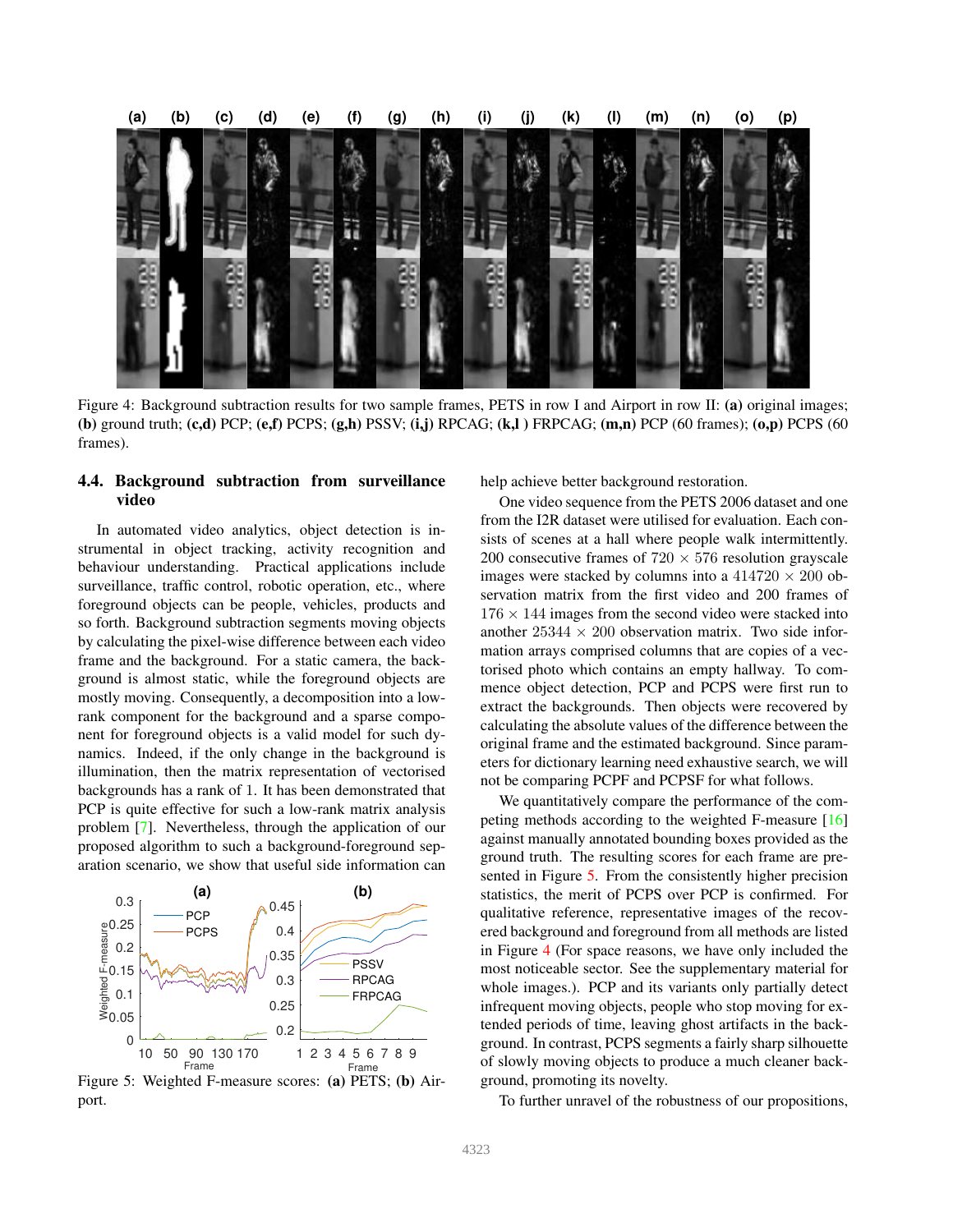<span id="page-7-3"></span>shortened videos from PETS and Airport consisting of 60 frames are analysed via PCPS. Figures  $4(c,d)$  $4(c,d)$  &  $(o,p)$  show that PCPS with less input can achieve comparative or better results than PCP with more input. This suggests that the transductive constraint of RPCA no longer applies because with the help of side information we can run PCPS on fewer frames rather than the entire collection every time new observation arrives. The speed-ups for PETS and Airport are  $2.44\times$  and  $2.62\times$  respectively.

#### 4.5. Face and facial expression recognition

Recent research has established that an expressive face can be treated as a neutral face plus a sparse expression component  $[28]$ , which is identity-independent due to its constituent local non-rigid motions, *i.e*. action units. This is central to computer vision as it enables human emotion classification from such visual cues. We will demonstrate how the accurate reconstruction of facial expressions guided by side information ameliorates classification analysis.

<span id="page-7-0"></span>

Figure 6: Expression extraction for a single subject: Expressive faces reside in row I. Identity classes produced by PCP, PSSV, PCPS, RPCAG are in rows II, IV, VI, VIII. The complementary expression components are depicted in rows III, V, VII, IX.

To begin with, evaluation was effected on the CMU Multi-PIE dataset. Aligned and cropped  $165 \times 172$  images of frontal pose and normal lighting from 54 subjects were used. We batch-processed each subject forming a  $28380\times6$ observation matrix to extract expressions: Neutral, Smile, Surprise, Disgust, Scream and Squint. For each subject, side information was offered by a sextet of neutral face repetitions. Archetypal expressions recovered by PCP, PCPS, PSSV, RPCAG are laid out in Figure [6](#page-7-0) (the restricted number of expressions disallows FRPCAG). It is noteworthy that local appearance changes separated by PCPS are the most salient which paves the way for better classification. We avail ourselves of the multi-class RBF-kernel SVM and the SRC [\[30\]](#page-8-34) to map expressions to emotions. 9-fold crossvalidation results are reported in Table [1.](#page-7-1) PCPS leads PCP by a fair margin with PSSV, RPCAG underperforming PCP.

<span id="page-7-1"></span>

| Algorithm      | <b>PCP</b> | <b>PSSV</b> | <b>PCPS</b> | <b>RPCAG</b> |
|----------------|------------|-------------|-------------|--------------|
| Non-linear SVM | 78.40      | 74.69       | 79.94       | 77.16        |
| SRC            | 79.01      | 74.38       | 82.72       | 79.01        |

Table 1: Classification accuracy (%) on the Multi-PIE dataset for PCP, PSSV, PCPS and RPCAG by means of nonlinear SVM and SRC learning.

Lastly, the CK+ dataset was incorporated to assess the joint face and expression recognition capabilities of various algorithms. Each test image is sparsely coded via a dictionary of both identities and universal expressions (Anger, Disgust, Fear, Happiness, Sadness and Surprise). The least resulting reconstruction residual thereupon determines its identity or expression. We refer readers to  $[12]$  for the exact problem set-up and implementation details. Table [2](#page-7-2) collects the computed recognition rates. Although RPCAG and FR-PCAG are superior than PCP as expected, PCPS performs distinctly better than all others.

<span id="page-7-2"></span>

| Algorithm  | <b>PCP</b> | <b>PSSV</b> | <b>PCPS</b> | <b>RPCAG</b> | $\perp$ FRPCAG |
|------------|------------|-------------|-------------|--------------|----------------|
| Identity   | 87.35      | 87.05       | 95.23       | 89.77        | 90.98          |
| Expression | 49.24      | 45.30       | 67.50       | 58.26        | 57.73          |

Table 2: Recognition rates  $(\%)$  for joint identity & expression recognition averaged over 10 trials on CK+

## 5. Conclusion

In this paper, we have, for the first time, assimilated side information of the same format as observation into the framework of Robust Principal Component Analysis based on trace norms. Existing extensions of subspace features have also been successfully amalgamated in a convex fashion. Extensive experiments have shown that our algorithms not only perform better where Robust PCA is effective but also remain potent when Robust PCA fails. Directions for future research include generalising to the tensor case and to components of multiple scales.